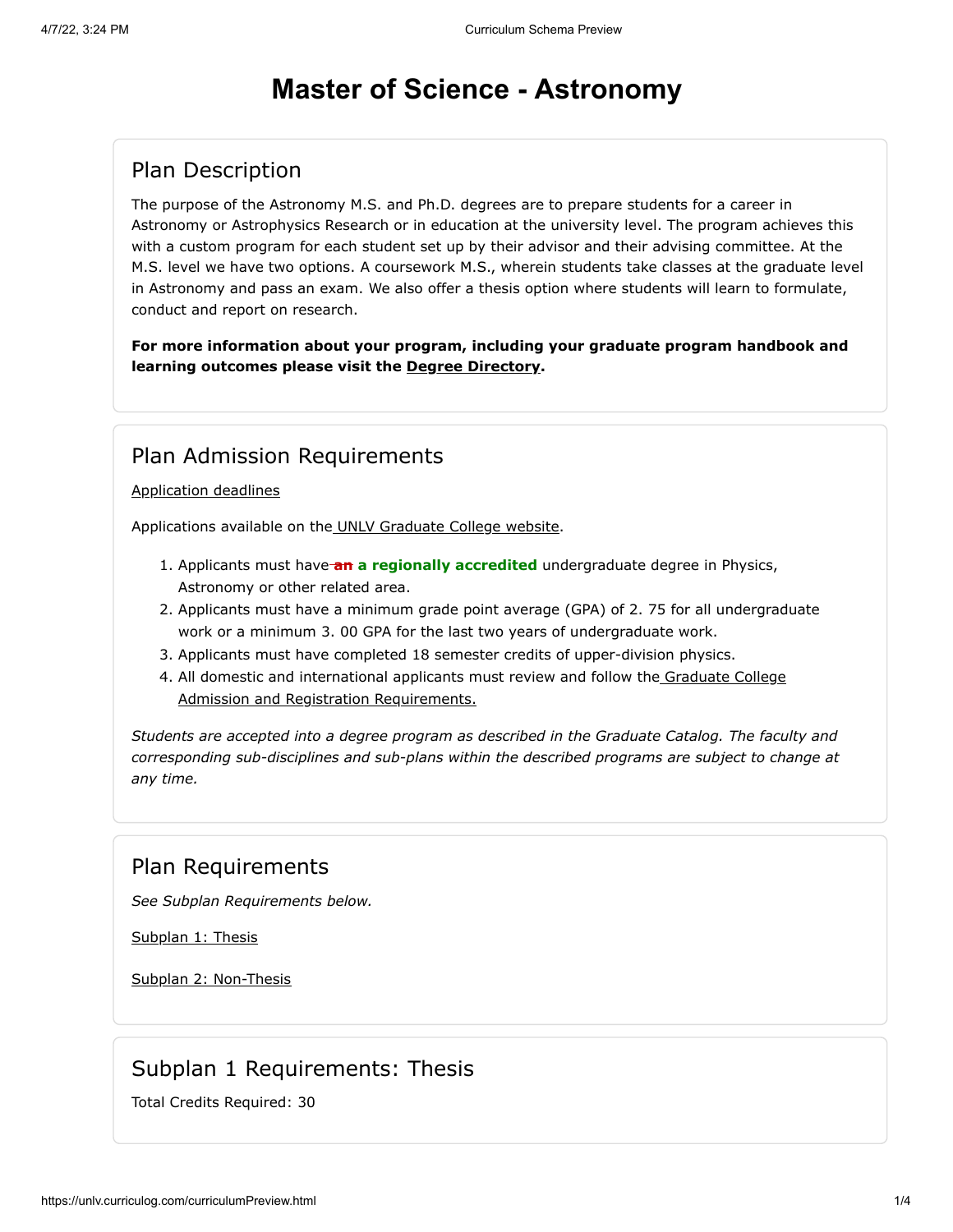#### Course Requirements

#### Required Courses – Credits: 24

Complete 24 credits of 600- or 700-level AST or PHYS courses, or other advisor-approved courses.

### Thesis – Credits: 6

PHYS 797 Thesis  $3 - 6$ 

#### Degree Requirements

- 1. Complete a minimum of 30 graduate credits.
- 2. Complete a minimum of 15 credits (excluding thesis) in 700-level astronomy or physics courses.
- 3. A GPA of 3.00 or better is required in all course work which is part of the degree program.
- 4. In consultation with their advisor, a student will organize a thesis committee of at least three departmental members. In addition, a fourth member from outside the department, known as the Graduate College Representative, must be appointed. An additional committee member may be added at the student and department's discretion. Please see Graduate College policy for committee appointment guidelines.

### Graduation Requirements

- 1. The student must submit all required forms to the Graduate College as well as apply for graduation up to two semesters prior to completing their degree requirements.
- 2. The student must successfully complete and defend a thesis by the posted deadline. The defense must be advertised and is open to the public.
- 3. After the thesis defense, the student must electronically submit a properly formatted pdf copy of their thesis to the Graduate College for format check. Once the thesis format has been approved by the Graduate College, the student will submit the approved electronic version to ProQuest. Deadlines for thesis defenses, format check submissions, and the final ProQuest submission can be found [here.](https://www.unlv.edu/graduatecollege/graduation-deadlines)

### Subplan 2 Requirements: Non-Thesis

<span id="page-1-0"></span>Total Credits Required: 30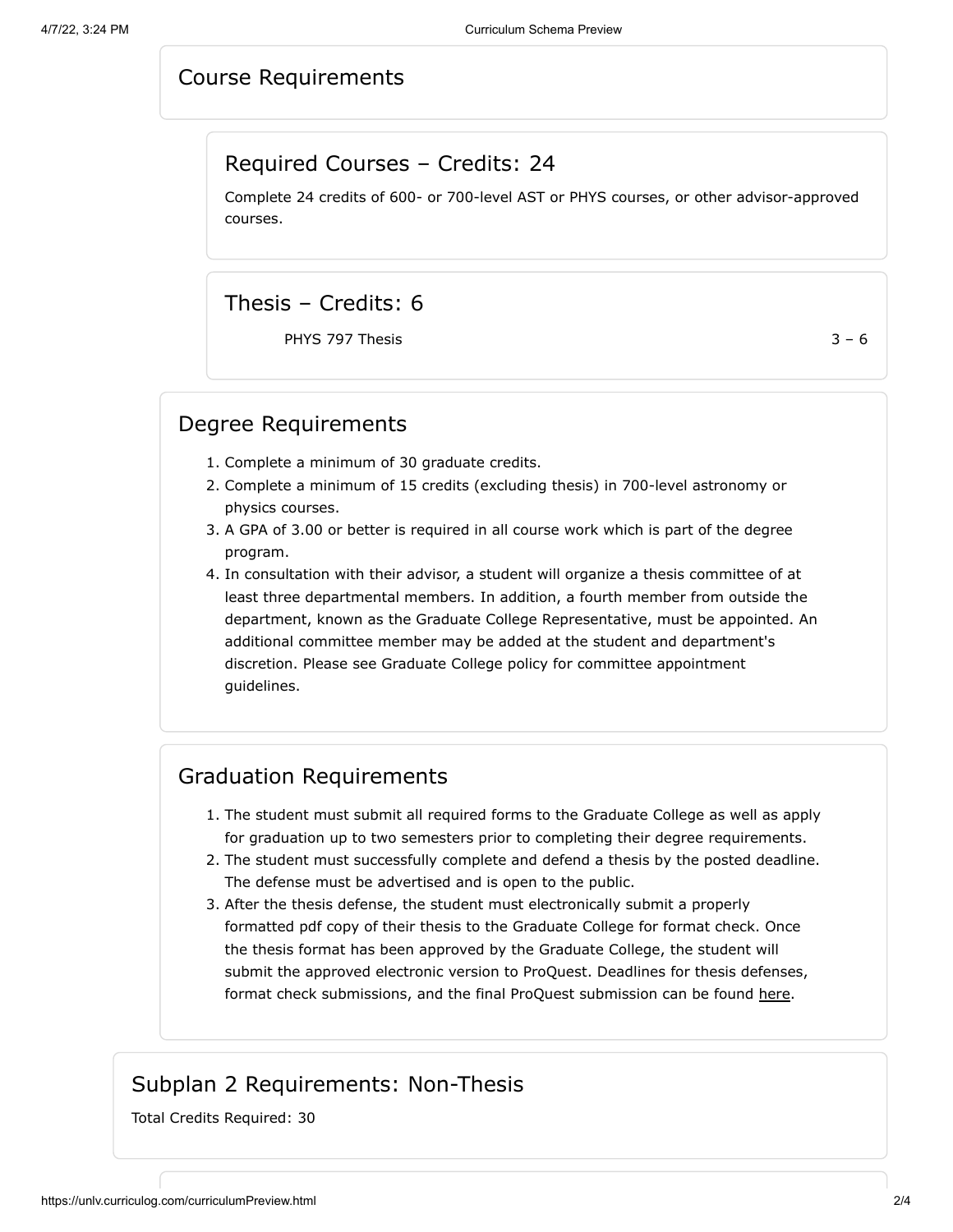#### Course Requirements

| Required Courses - Credits: 6 |  |
|-------------------------------|--|
| AST 713 Astrophysics I        |  |
| AST 714 Astrophysics II       |  |
|                               |  |

### Core Courses – Credits: 6

Complete two of the following courses:

| AST 710 Observational Astronomy Techniques                                 | 3 |
|----------------------------------------------------------------------------|---|
| AST 721 Astrophysics of Gaseous Nebulae and<br>Active Galactic Nuclei      | 3 |
| <b>AST 723 Astrophysical Fluids</b>                                        | З |
| AST 725 High Energy Astrophysics                                           | 3 |
| AST 727 Cosmology                                                          | 3 |
| <b>AST 729 Galaxies</b>                                                    | З |
| AST 747 Interstellar Medium                                                | 3 |
| PHYS 771 Advanced Topics in Experimental and<br><b>Theoretical Physics</b> | 3 |

#### Elective Courses – Credits: 18

Complete 18 credits of 600- or 700-level AST or PHYS courses, or other advisor-approved courses.

#### Degree Requirements

- 1. Complete a minimum of 30 graduate level credits in physics, astronomy, or related fields (excluding graduate seminar).
- 2. Complete at least 15 credits of 700-level astronomy or physics courses.
- 3. A GPA of 3.00 or better in all course work which is part of the degree program.
- 4. In consultation with their advisor, a student will organize an advisory committee of at least three departmental members. In addition, a fourth member from outside the department, known as the Graduate College Representative, must be appointed. An additional committee member may be added at the student and department's discretion. Please see Graduate College policy for committee appointment guidelines.
- 5. Satisfactory performance on an astronomy qualifying examination on graduate astronomy knowledge at the master's level.

### Graduation Requirements